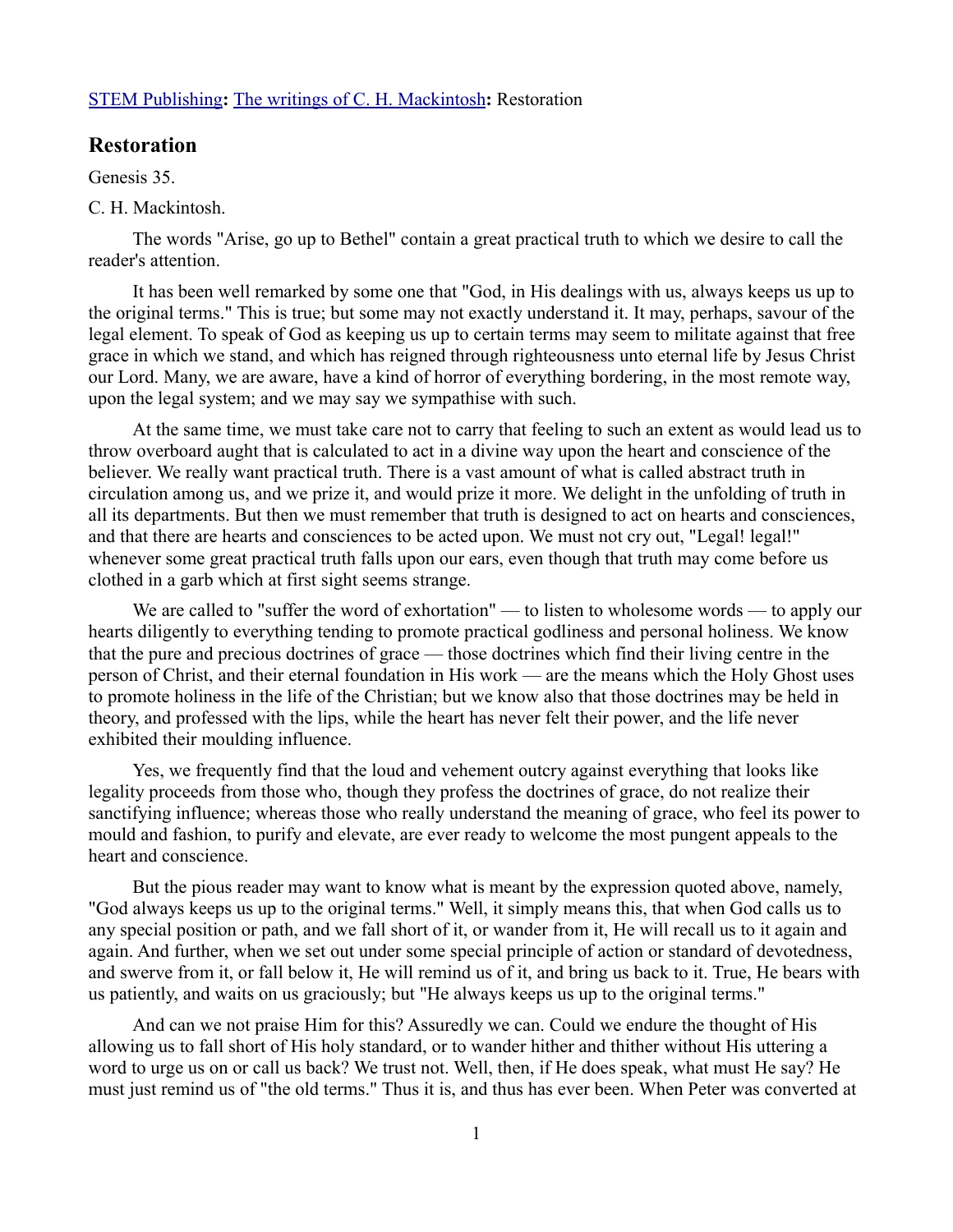the lake of Gennesaret he forsook all and followed Jesus, and the last words that fell on his ear from the lips of his risen Lord were, "Follow thou Me." This was simply keeping him to the original terms. The heart of Jesus could not be satisfied with less, and neither should the heart of His servant.

By the lake of Gennesaret, Peter set out to follow Jesus. What then? Years rolled on; Peter had stumbled; he had denied his Lord; he had gone back to his boats and nets. What then? After the Lord's resurrection, as Peter, restored in soul, stood by the side of his loving Lord at the sea of Tiberias, he was called to listen to that one brief, pointed utterance, "Follow Me" — an utterance embracing in its comprehensive grasp all the details of a life of active service and of patient suffering. In a word, Peter was brought back to the original terms — the terms between his soul and Christ. He was brought to learn that the heart of Jesus had undergone no change toward him — that the love of that heart was inextinguishable and unaltered; and, because it was so, it could not tolerate any change in Peter's heart — neither decline nor departure from the original terms.

Now we see the same thing precisely in the history of the patriarch Jacob. Let us just turn to it for a moment. At the close of Gen. 28 we have the record of the original terms between the Lord and Jacob. We shall quote it at length.

"And Jacob went out from Beersheba, and went toward Haran. And he lighted upon a certain place, and tarried there all night, because the sun was set; and he took of the stones of that place, and put them for his pillows, and lay down in that place to sleep. And he dreamed, and behold a ladder set up on the earth, and the top of it reached to heaven: and behold the angels of God ascending and descending on it. And, behold, the Lord stood above it, and said, l am the Lord God of Abraham thy father, and the God of Isaac: the land whereon thou liest, to thee will I give it, and to thy seed: and thy seed shall be as the dust of the earth; and thou shalt spread abroad to the west and to the east, and to the north, and to the south: and in thee and in thy seed shall all the families of the earth be blessed. And behold, I am with thee, and will keep thee in all places whither thou goest, and will bring thee again into this land; for I will not leave thee, until I have done that which I have spoken to thee of."

Here, then, we have the blessed statement of what the God of Abraham, Isaac, and Jacob undertook to do for Jacob and for his seed — a statement crowned by these memorable words, *"I will not leave thee. until I have done that which I have spoken to thee of."* Such are the terms by which God binds Himself to Jacob; which terms, blessed be His name, have been and will be fulfilled to the letter, though earth and hell should interpose to prevent. Jacob's seed shall yet possess the whole land of Canaan as an everlasting inheritance, for who shall prevent Jehovah Elohim, the Lord God Almighty, from accomplishing His promise?

Let us now harken to Jacob. "And Jacob awaked out of his sleep, and he said, Surely the Lord is in this place; and I knew it not. And he was afraid, and said, How dreadful is this place! this is none other but the house of God, and this is the gate of heaven. And Jacob rose up early in the morning, and took the stone that he had put for his pillows, and set it up for a pillar, and poured oil upon the top of it. And he called the name of that place Bethel.... And Jacob vowed a vow, saying, If God will be with me, and will keep me in this way that I go, and will give me bread to eat, and raiment to put on, so that I come again to my father's house in peace — then shall the Lord be my God: and this stone, which I have set for a pillar, shall be God's house: and of all that Thou shalt give me I will surely give the tenth unto Thee."

Thus much as to Bethel and the terms entered into there. God pledged Himself to Jacob; and though Heaven and earth should pass away, that pledge must be maintained in all its integrity. He revealed Himself to that poor lonely one who lay sleeping on his stony pillow; and not only revealed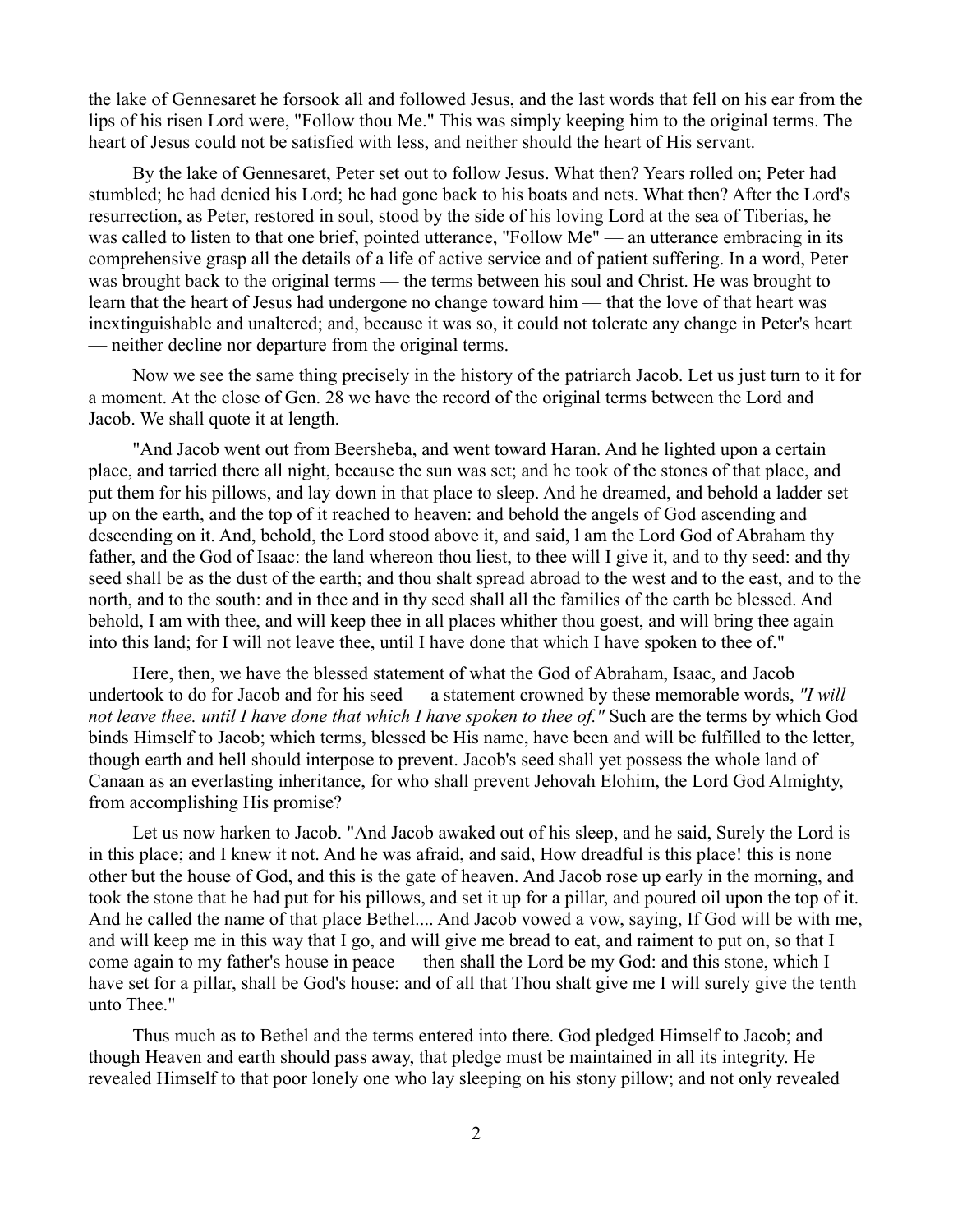Himself to him, but linked Himself with him in a bond which no power of earth or hell can ever dissolve.

And what of Jacob? Why, he dedicated himself to God, and vowed that the spot where he had enjoyed such a revelation and darkened to such exceeding great and precious promises, should be God's house. All this was deliberately uttered before the Lord, and solemnly recorded by Him; and then Jacob went on his journey. Years passed — twenty long and eventful years — years of trial and exercise, during which Jacob experienced many ups and downs, changes, and varied trials; but the God of Bethel watched over His poor servant, and appeared unto him in the midst of his pressure, and said unto him, "I am the God of Bethel, *where thou anointedst the pillar,* and *where thou vowedst a vow unto Me:* now arise, get thee out from this land, and return unto the land of thy kindred."

God had not forgotten the original terms, neither would He let His servant forget them. Is this legality? Nay; it is the exhibition of divine love and faithfulness. God loved Jacob, and He would not suffer him to stop short of the old standard. He jealously watched over the state of His servant's heart; and, lest it should by any means remain below the Bethel mark, He gently reminds him by those touching and significant words, "I am the God of Bethel, where thou anointedst the pillar, and where thou vowedst a vow." This was the sweet expression of God's unchanging love, and of the fact that He counted on Jacob's remembrance of Bethel scenes.

How amazing that the High and Mighty One, who inhabiteth eternity, should so value the love and remembrance of a poor worm of the earth! Yet so it is, and we ought to bear it more in mind. Alas, we forget it! We are ready enough to take mercies and blessings from the hand of God, and most surely He is ready enough to bestow them.

But then we ought to remember that He looks for the loving devotion of our hearts to Him; and if we, in the freshness and ardour of other days, set out to follow Christ, give up all for Him, can we suppose for a moment that He could coldly and indifferently forego His claim upon our heart's affections? Should we like Him to do so? Could we endure the thought of its being a matter of indifference to Him whether we loved Him or not? God forbid! Yea, it should be the joy of our hearts to think that our blessed Lord seeks the loving devotion of our souls to Him; that He will not be satisfied without it; that when we wander hither and thither, He calls us back to Himself, in His own gentle, gracious, touching way.

When, weary of His rich repast,

I've sought, alas, to rove;

He has recalled His faithless guest,

And showed His banner, Love.

Yes, His banner ever floats, bearing its own inscription upon it to win back our vagrant hearts, and remind us of the original terms. He says to us, in one way or another, as He said to Jacob, "I am the God of Bethel, where thou anointedst the pillar, and where thou vowedst a vow." Thus he deals with us, in the midst of all our wanderings, our haltings, and our stumblings. He makes us to know, that as we cannot do without His love, so neither can He do without ours. It is truly wonderful; yet so it is. He will keep the soul up to the old terms. Harken to those touching appeals of the Spirit of Christ to His saints in other days: "Thou hast *left thy first love", -* "Remember from whence thou art fallen; and repent, and *do thy first works"* (Rev. 2); "Call to remembrance *the former times"* (Heb. 10: 32); "Where is the blessedness ye spake of?" (Gal. 4: 15)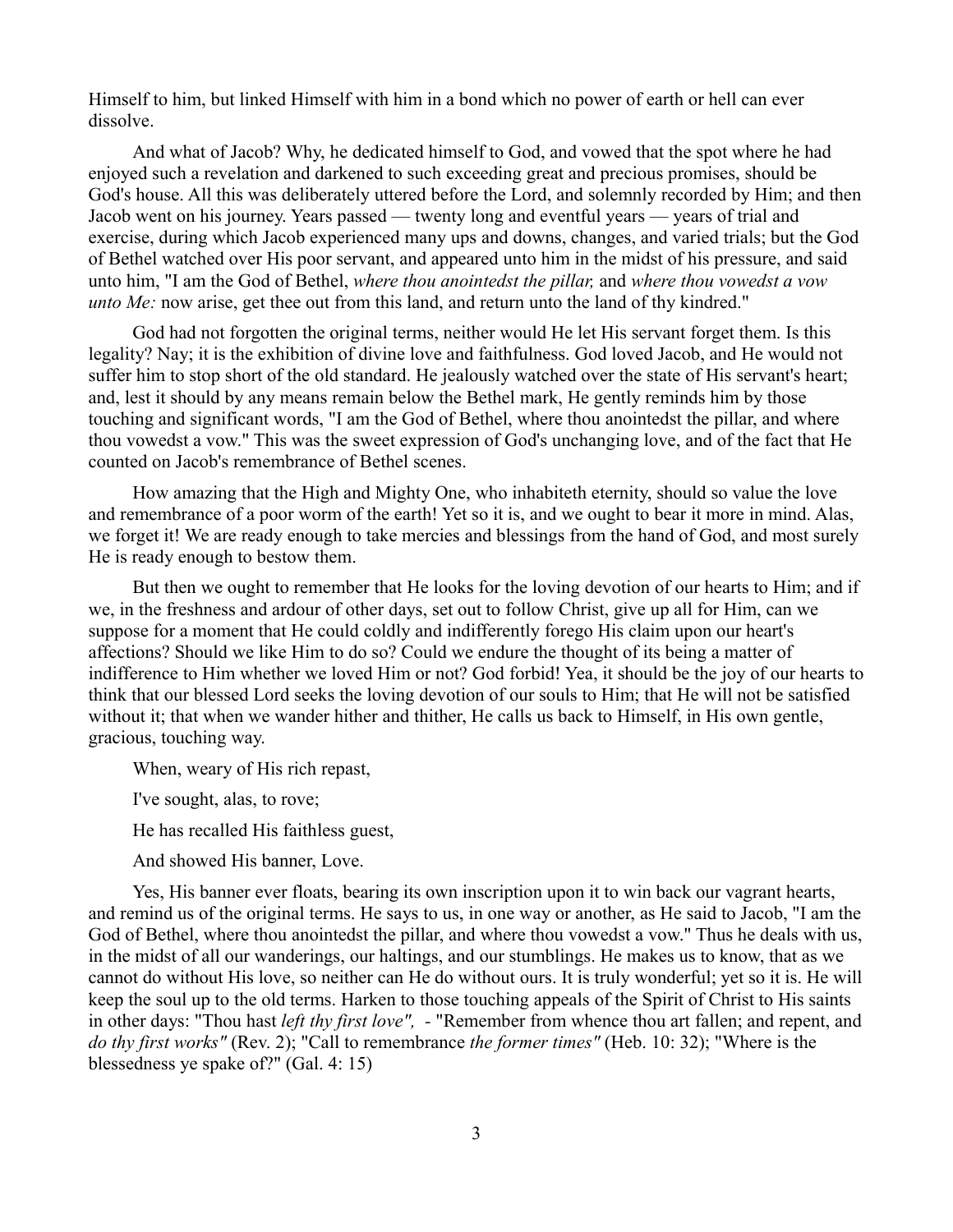What is all this but calling His people back to the old point from which they had declined? It may be said, they ought not to have needed this. No doubt; yet they did need it; and because they needed it, Jesus did it. It may be said, further, that tried love is better than first love. Granted; but do we not find, as a matter of fact in our spiritual history, that upon our first setting out to follow Jesus there is a simplicity, an earnestness, a freshness, fervour and depth of devotion, which, from various reasons, we fail to keep up? We become cold and careless; the world gets in upon us and eats up our spirituality; nature gains the upper hand, in one way or another, and deadens our spiritual sensibility, damps our ardour, and dims our vision.

Is the reader conscious of anything like this? If so, would it not be a peculiar mercy if at this very moment he were called back to the old terms? Doubtless. Well, then, let him be assured that the heart of Jesus is waiting and ready. His love is unchanging; and not only so, but He would remind you that He cannot be satisfied without a true response from you. Wherefore, beloved friend, whatever has drawn you away from the measure of your earliest dedication to Him, let your heart now spring up and get back at once to Him. Do not hesitate. Linger not. Cast yourself at the feet of your loving Lord — tell Him all — and let your heart fully turn to Him, and let it be only for Him.

This is the secret spring of all true service. If Christ has not the love of your heart, He does not want the labour of your hands. He does not say, "Son, give Me thy money, thy time, thy talents, thine energies, thy pen, thy tongue, thy head." All these are unavailing, unsatisfying to Him. What He says to you is, "My son, give Me thy *heart."* Where the heart is given to Jesus, all will come right. Out of the heart come all the issues of life; and if only Christ have His right place in the heart, the work and the ways, the walk and the character, will be all right.

But we must return to Jacob, and see further how our subject is illustrated in his fruitful history. At the close of Genesis 38 we find him settling down at Shechem, where he gets into all sorts of trouble and confusion. His house is dishonoured, and his sons in avenging the dishonour endanger his life. All this Jacob feels keenly, and he says to his sons Simeon and Levi, "Ye have troubled me . . . among the inhabitants of the land, among the Canaanites and the Perizzites; and I being few in number, they shall gather themselves together against me; and I shall be destroyed, I and my house."

All this was most deplorable; but it does not appear to have once occurred to Jacob that he was in a wrong place. The defilement and confusion of Shechem failed to open his eyes to the fact that he was not up to the old terms. How often is this the case! We fall short of the divine standard in our practical ways; we fail in walking up to the height of the divine revelation; and although the varied fruits of our failure are produced on every side, yet our vision is so dimmed by the atmosphere around us, and our spiritual sensibilities so blunted by our associations that we do not discern how low we are, and how very far short of the proper mark.

However, in Jacob's case we see the divine principle again and again illustrated. "And God said unto Jacob, "Arise, go up *to Bethel,* and *dwell there;* and make there an altar unto God, that appeared unto thee when thou fleddest from the face of Esau thy brother."

Note this. We have here a most exquisite feature in the divine method of dealing with souls. There is not one word said about Shechem, its pollutions and its confusions. There is not a word of reproof for having settled down there. Such is not God's way. He employs a far more excellent mode. Had we been dealing with Jacob we should have come down upon him with a heavy hand, and read him a severe lecture about his folly in settling at Shechem, and about his personal and domestic habits and condition. But oh, how well it is that God's thoughts are not as our thoughts, nor His ways like ours!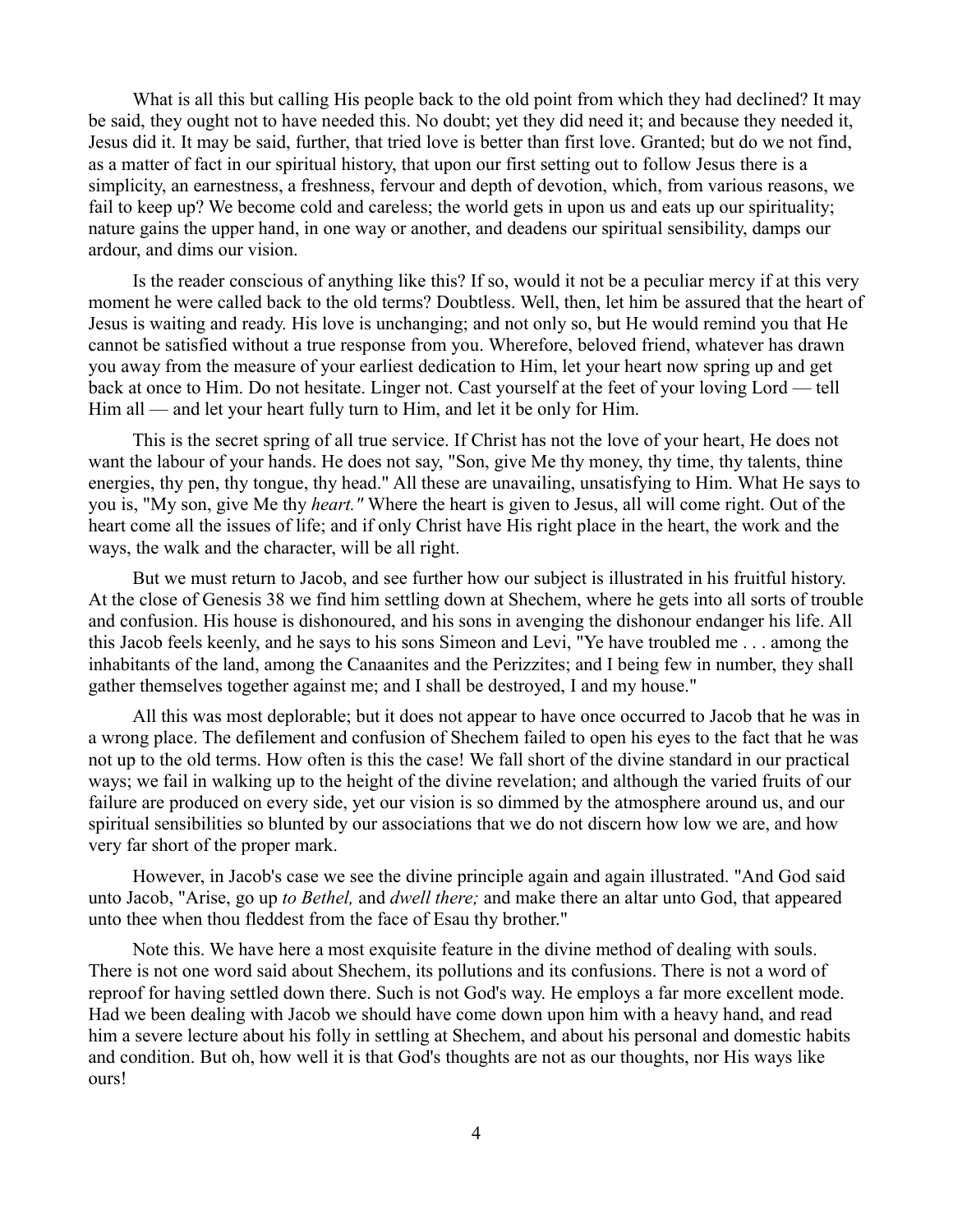Instead of saying to Jacob, "Why have you settled down in Shechem?" He simply says, "Arise, go up to Bethel"; and the very sound of the word sent a flood of light into Jacob's soul by which he was enabled to judge himself and his surroundings. "Then Jacob said unto his household, and to all that were with him, Put away the strange gods that are among you, and be clean, and change your garments: and let us *arise, and go up to Bethel;* and I will make there an altar unto God, who answered me in the day of my distress, and was with me in the way which I went."

This was, assuredly, getting back to the original terms. It was the restoring of a soul and a leading in the paths of righteousness. Jacob felt that he could not bring false gods and defiled garments to Bethel: such things might pass at Shechem, but they would never do for Bethel. "And they gave unto Jacob all the strange gods which were in their hand, and all their earrings which were in their ears; and Jacob hid them under the oak which was by Shechem.... So Jacob came to Luz, which is in the land of Canaan, that is, Bethel, he and all the people that were with him. And he built there an altar, and called the place El-beth-el; because there God appeared unto him, when he fled from the face of his brother."

"EL-beth-EL" Precious title, which had God for its Alpha and its Omega! At Shechem, Jacob called his altar "El-elohe-Israel," That is, "God, the God of Israel"; but at Bethel, the true standpoint, he called his altar "El-beth-el," that is God-the house of God. This was true restoration. Jacob was brought back, after all his wanderings, to the very point from which he had started. Nothing less than this could ever satisfy God in reference to His servant. He could wait patiently on him — bear with him minister to him — care for him — look after him; but He never could rest satisfied with anything short of this — "Arise, go up to Bethel."

Christian reader, pause here, we want to ask you a question. Are you conscious of having wandered from Jesus? Has your heart declined, and grown cold? Have you lost the freshness and ardour which once marked the tone of your soul? Have you allowed the world to get in upon you? Have you, in the moral condition of your soul, got down into Shechem? Has your heart gone after idols, and have your garments become defiled? If so, let us remind you of this, that *the Lord wants you back to Himself* Yes, this is what He wants; and He wants it now. He says to you at this moment, "Arise, go up to Bethel."

You will never be happy, you will never be right, until you yield a full response to this blessed and soul-stirring call. O yield it now, we beseech you. Rise up, and fling aside every weight and every hindrance; put away the idols and change your garments, and get back to the feet of your Lord, who loves you with a love which many waters cannot quench, neither can the floods drown; and who cannot be satisfied until He has you with Himself, according to the original terms. Say not this is legal; it is nothing of the sort. It is the love of Jesus — His deep, glowing, earnest love — love which is jealous of every rival affection — love which gives the whole heart, and must have a whole heart in return. May God the Holy Ghost bring back every wandering heart to the true standard! May He visit with fresh power every soul that has gone down to Shechem, and give no rest until a full response has been yielded to the call, *"Arise, go up to Bethel."* 

## John 21: 1-19

A careful study of these verses will enable us to trace in them three distinct kinds of restoration, namely, restoration of conscience, restoration of heart, and restoration of position.

1. The first of these, restoration of conscience, is of all-importance. It would be utterly impossible to overestimate the value of a sound, clear, uncondemning conscience. A Christian cannot get on if there is a single soil on his conscience. He must walk before God with a pure conscience — a conscience without stain or sting. Precious treasure! May my reader ever possess it! but in each it must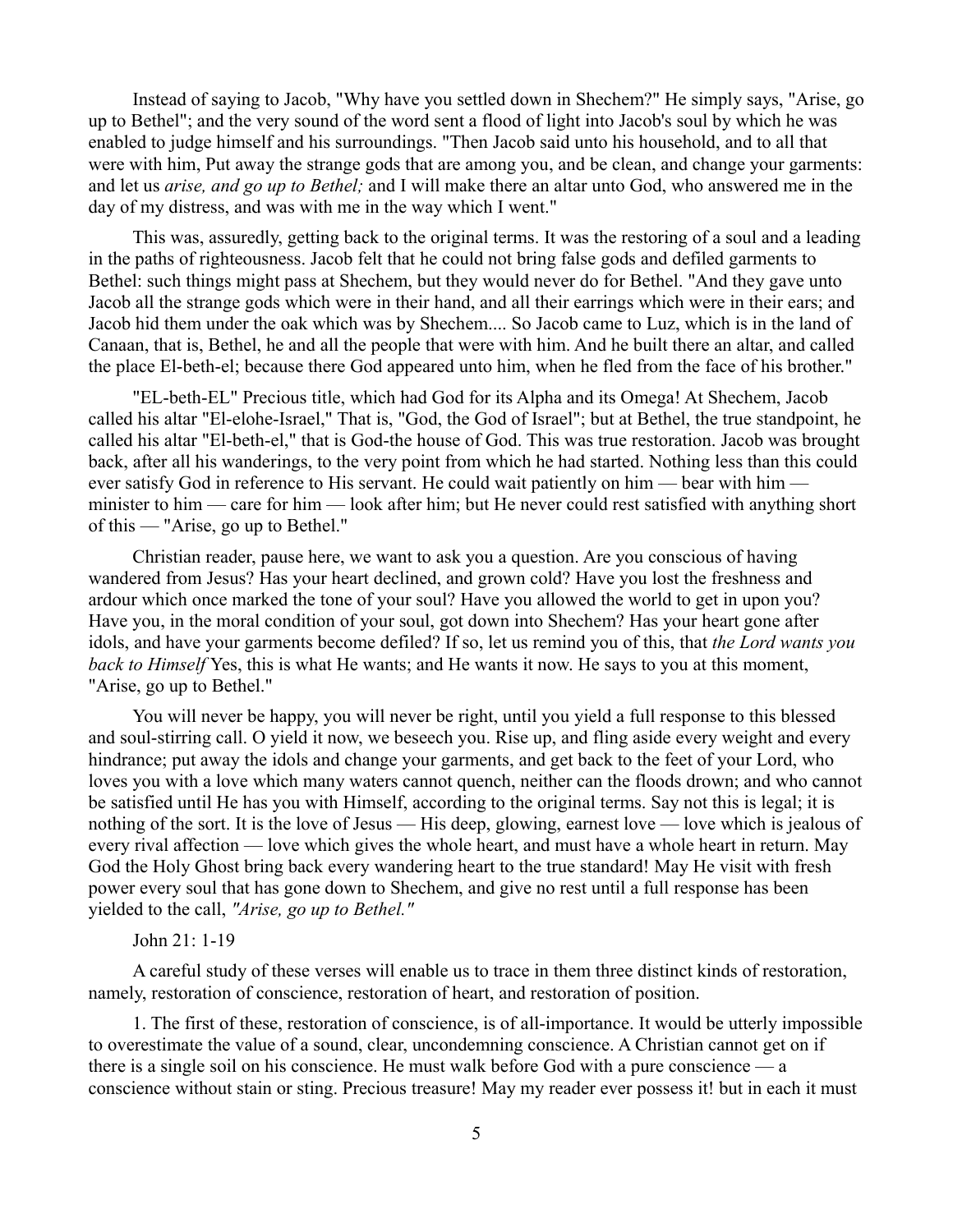be a restoration to the original terms.

It is very obvious that Peter possessed it in the touching scene "at the sea of Tiberias." And yet he had fallen — shamefully, grievously fallen. He had denied his Lord with an oath; but he was restored. One look from Jesus had broken up the deep fountains of his heart, and drawn forth floods of bitter tears. And yet it was not his tears, but the love that drew them forth, which formed the ground of his thorough restoration of conscience. It was the changeless and everlasting love of the heart of Jesus the divine efficacy of the blood of Jesus — and the all-prevailing power of the advocacy of Jesus, that imparted to Peter's conscience the boldness and liberty so strikingly and beautifully exhibited on the memorable occasion before us.

The risen Saviour is seen in these closing chapters of John's Gospel watching over His poor, feeble, erring disciples — hovering about their path — presenting Himself in various ways before them — taking occasion from their very necessities to make Himself known in perfect grace to their hearts. Was there a tear to be dried, a difficulty to be solved, a fear to be hushed, a bereaved heart to be soothed, an unbelieving mind to be corrected? Jesus was present, in all the fullness and variety of His grace, to meet all these things.

So also when, under the guidance of the ever forward Peter, they had gone forth to spend a night in fruitless toil, Jesus had His eye upon them. He knew all about the darkness, and the toil, and the empty net; and there He was on the shore to prepare a dinner for them. Yes, the self-same Jesus who had died on the cross to put away their sins, now stood on the shore to restore them from their wanderings, gather them round Himself, and minister to all their need. "Have ye any meat?" developed the fruitlessness of their night's toil. "Come and dine" was the touching expression of the tender, thoughtful, all-providing love of the risen Saviour.

But let us note particularly the evidences of a thoroughly restored conscience as exhibited by Simon Peter. "Therefore that disciple whom Jesus loved saith unto Peter, It is the Lord. Now when Simon Peter heard that it was the Lord, he girt his fisher's coat unto him, (for he was naked,) and did cast himself into the sea." He could not wait for the ships or for his fellow-disciples, so eager was he to get to the feet of his risen Lord.

In place of saying to John or to the others, "You know how shamefully I have fallen; and although I have since then seen the Lord, and heard Him speak peace to my soul, yet I think it more becoming in one that has so fallen to keep back; do you therefore go first and meet the blessed One, and I shall follow after." In place of aught in this style, he flings himself boldly into the sea — as much as to say, "I must be the very first to get to my risen Saviour; none has such a claim on Him as poor, stumbling, failing Peter."

Now, here was a perfectly restored conscience — a conscience basking in the sunlight of unchanging love; and is not this the true, original terms for every Christian? Peter's confidence in Christ was unclouded, and this, we may boldly affirm, was grateful to the heart of Jesus. Love likes to be trusted Let us ever remember this. No one need imagine that he is honouring Jesus by standing afar off on the plea of unworthiness; and yet it is very hard for one who has fallen, or backslidden, to recover his confidence in the love of Christ. Such a one can see clearly that a sinner is welcome to Jesus, no matter how great or manifold his sins may have been; but then, he thinks, the case of a backsliding, or stumbling, Christian is entirely different.

Should these lines be scanned by one who has backslidden, or fallen, we would press upon him most earnestly the importance of immediate return to Jesus. "Return, ye backsliding children, and I will heal your backslidings." What is the response to this pathetic appeal? "Behold, we come *unto Thee;* for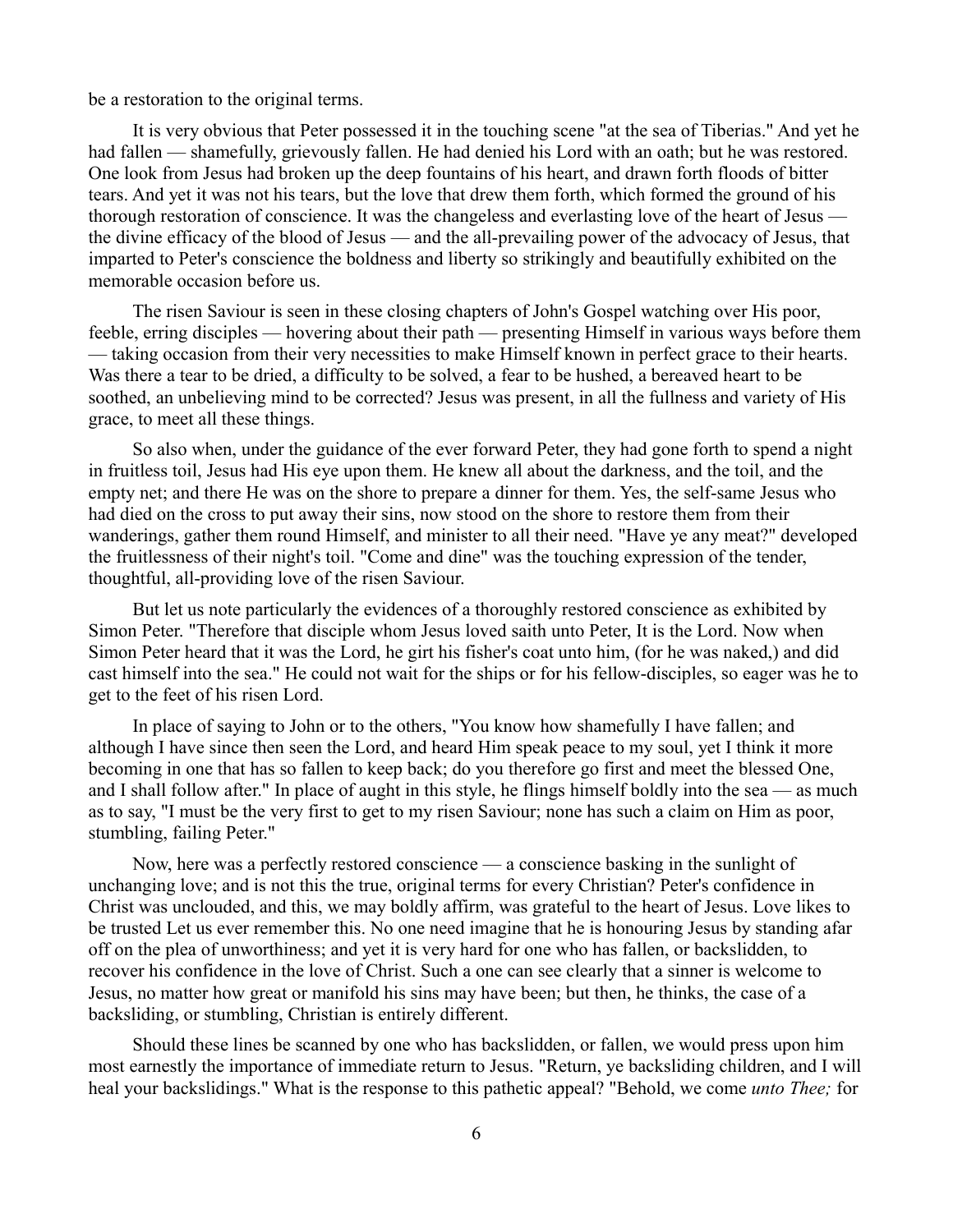Thou art the Lord our God." "If thou wilt return, O Israel, saith the Lord, return *unto Me"* (Jer. 3: 22; Jer. 4: 1). The love of the heart of Jesus knows no change. We change; but He is "the same yesterday, and to-day, and forever"; and He delights to be trusted. The confidence of Peter's heart was precious to the heart of Christ. No doubt it is sad to fall, to err, to backslide; but it is sadder still, when we have done so, to distrust the love of Jesus, or His gracious readiness to take us to His bosom again.

Beloved reader, have you fallen? Have you erred? Have you backslidden? Have you lost the sweet sense of divine favour, the happy consciousness of acceptance with God? If so, what are you to do? Simply this — "Return*."* This is God's own special word to the backslider. Return in full confession, in self-judgement, and in the fullest confidence in the boundless, changeless love of the heart of Christ. Do not, we beseech you, keep away in the distance of your own unbelief. Do not measure the heart of Jesus by your own thoughts. Let Him tell you what is in His heart toward you.

You have sinned, you have failed, you have turned aside; and now, it may be, you are afraid or ashamed to turn your eyes toward the One whom you have grieved, or dishonoured. Satan too is suggesting the darkest thoughts; for he would fain keep you at a chilling distance from that precious Saviour who loves you with an everlasting love.

But you have only to fix your gaze upon the blood, the advocacy, the heart of Jesus, to get a triumphant answer to all the enemy's terrible suggestions, and to all the infidel reasonings of your own heart. Do not, therefore, go on another hour without seeking to get a thorough settlement of the question between your soul and Christ. Remember, "His is an unchanging love, free and faithful, strong as death." Remember, also, His own words, "Return, ye backsliding children" — "Return *to Me."* Christ, and He alone, is the centre and circumference of all the terms to which our souls are bound. And, finally, remember that Jesus loves to be trusted.

2. But the heart has to be restored as well as the conscience. Let this not be forgotten. It often happens, in the history of souls, that though the conscience may be perfectly clear as to certain *acts* which we have done, yet the *roots* from whence those acts have sprung have not been reached. The acts appear on the surface of daily life, but the roots are hidden down deep in the heart, unknown, it may be, to ourselves and others, but thoroughly exposed to the eye of Him with whom we have to do.

Now, these roots must be reached, exposed, and judged, ere the heart is in a right condition in the sight of God. Look at Abraham. He started on his course with a certain root in his heart, a root of unbelieving reserve in reference to Sarah. This thing led him astray when he went down to Egypt; and although his conscience was restored, and he got back to his altar at Bethel, yet the root was not reached for years afterwards, as seen in the affair of Abimelech, king of Gerar.

All this is deeply practical, and most solemn. It finds its illustration in Peter as well as in Abraham. But now mark the exquisitely delicate way in which our blessed Lord proceeds to reach the roots in the heart of His dear and honoured servant. "So when they had dined." Not till then. There was no allusion to the past, nothing that might cause a chill to the heart, or bring a cloud over the spirit, while a restored conscience was feasting in company with a love that knows no change. This is a fine moral trait. It characterises the dealings of God with all His saints. The conscience is set at rest in the presence of infinite and everlasting love.

But there must be the deeper work of reaching the root of things in the heart. When Simon Peter, in the full confidence of a restored conscience, flung himself at the feet of His risen Lord, he was called to listen to that gracious invitation, "Come and dine." But "when they had dined," Jesus, as it were, takes Peter apart, in order to let in upon his soul the light of truth, so that by it he might discern the root from whence all his failure had sprung. That root was self-confidence, which had led him to place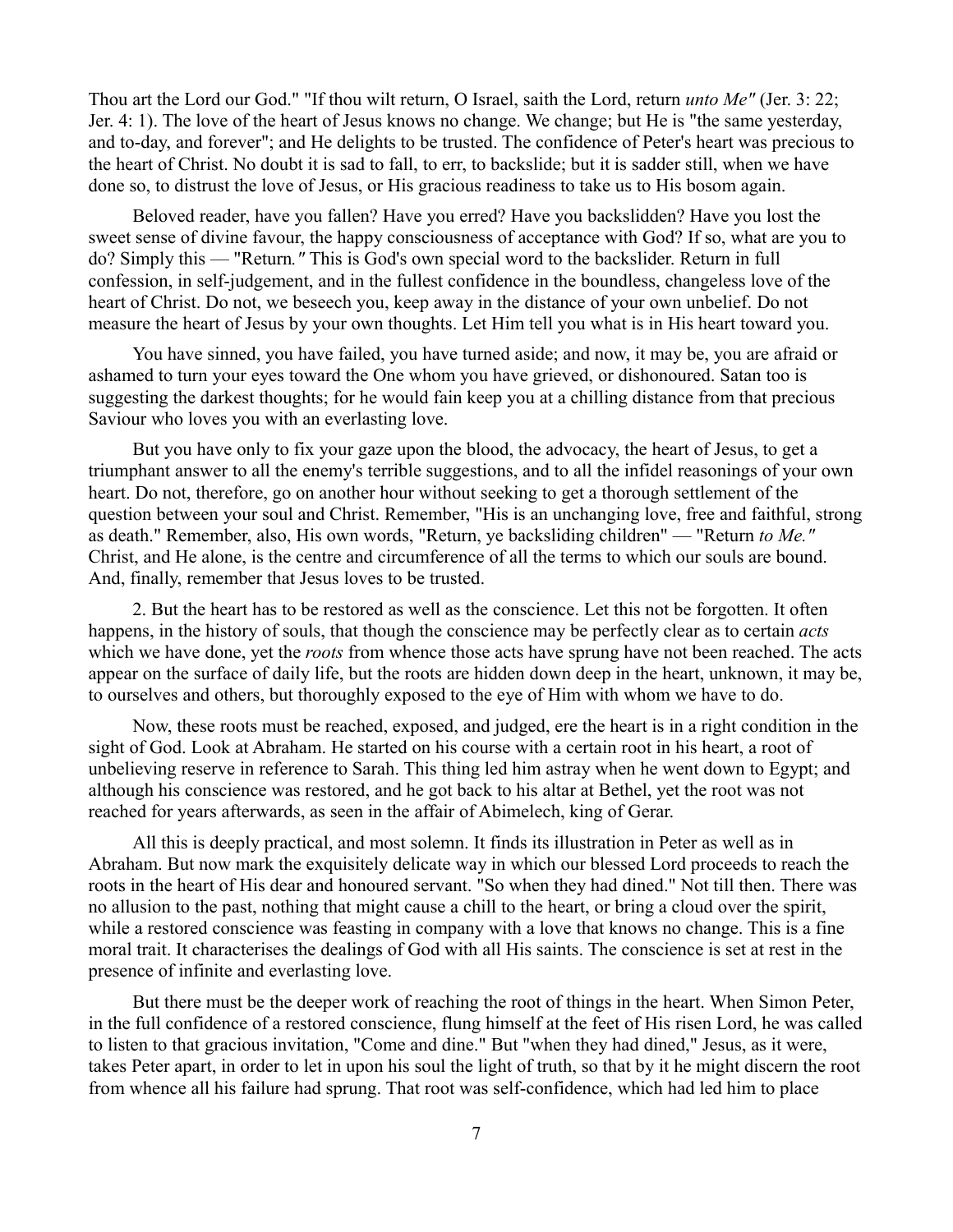himself in advance of his fellow-disciples, and say, "Though all should deny Thee, yet will not I."

This root had to be exposed, and therefore, "When they had dined, Jesus saith to Simon Peter, Simon, son of Jonas, lovest thou Me more than these?" This was a pointed and pungent question, and it went right to the very bottom of Peter's heart. Three times Peter had denied his Lord, and three times his Lord now challenges the heart of Peter — *for the* roots *must be reached if any permanent good is to be done.* It will not do merely to have the conscience purged from the effects which have been produced in practical life; there must also be the moral judgement of that which produced them. This is not sufficiently understood and attended to, and hence it is that again and again the roots spring up and bear forth their fruit with increasing power, thus cutting out for us the most bitter and sorrowful work, which might all be avoided if the roots of things were thoroughly judged and kept under judgement.

Christian reader, our object is entirely practical. Let us therefore exhort one another to judge our roots, whatever they may be. Do we know our roots? Doubtless it is hard, very hard, to know them. They are deep and manifold: pride, personal vanity, covetousness, irritability, ambition — these are some of the roots of character, the motive springs of action, over which a rigid censorship must ever be exercised. We must let nature know that the eye of self-judgement is continually upon it. We have to carry on the struggle without cessation. We may have to lament over occasional failure; but we must maintain the struggle, for struggle bespeaks *life.* We must remember that the original terms are that in the flesh dwelleth no good thing. May God the Holy Ghost strengthen us for this vigilance against the flesh!

3. We shall close with a brief reference to restoration as bearing upon the soul's position, or path. The conscience being thoroughly purged, and the heart, with its varied roots, judged, there is moral preparedness for our proper path. The perfect love of Jesus had expelled all fear from Peter's conscience; and his threefold question had opened up the roots in Peter's heart, and now He says to him, "Verily, verily, I say unto thee, When thou wast young, thou girdedst thyself, and walkedst whither thou wouldest: but when thou shalt be old, thou shalt stretch forth thy hands, and another shall gird thee, and carry thee whither thou wouldest not. This spake He, signifying by what death he should glorify God. And when He had spoken this, He saith unto him, Follow Me." And this is exactly the original terms by which our Lord began with Peter as His disciple. It was then also, "Follow Me."

Here, then, we have in two words the path of the servant of Christ — "Follow *Me."* The Lord had just given Peter the sweetest pledges of His love and confidence. He had, notwithstanding all past failure, entrusted him with the care of all that was dear to His loving heart in this world, even the lambs and sheep of His flock. He had said to him, "If you have affection for Me, feed My lambs, shepherd My sheep"; and now, in one brief but comprehensive utterance, He opens before him his proper path — "Follow Me." This is enough. It includes all besides.

If we want to follow Jesus, we must keep the eye continually upon Him; we must mark His footprints and tread therein. Yes, mark them, and walk in them; and when tempted, like Peter, to "turn about," in order to see what this one or that one has to do, or how he does it, we may hear the correcting words, "What is that to thee? follow thou Me." This is to be our one grand and all-absorbing business, come what may. A thousand things may arise to distract and hinder. The devil will tempt us to look hither and thither, to look at this one and that one; to imagine we could do better here than there, or there than here; to be occupied with, and imitating, the work of some fellow-servant. All this is met by those pointed words, "Follow Me."

There is immense danger of following in the wake of others, of doing certain things because others do them, or doing things as others do them. All this has to be carefully guarded against. It will be